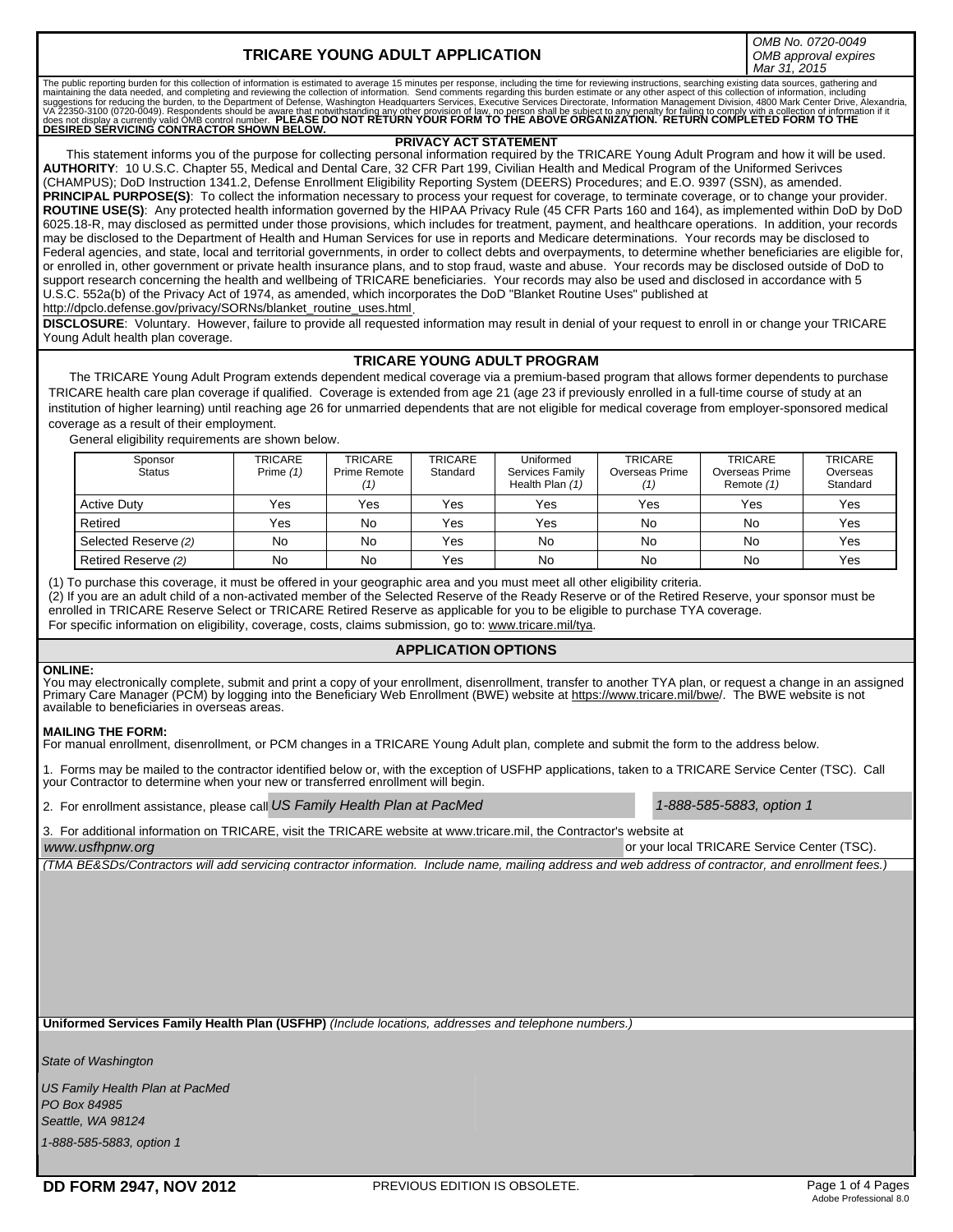| TRICARE YOUNG ADULT OPTION DESIRED:                                                                                                                                                                                                                                                                   |  |  |  |  |  |
|-------------------------------------------------------------------------------------------------------------------------------------------------------------------------------------------------------------------------------------------------------------------------------------------------------|--|--|--|--|--|
| TRICARE Standard: Includes dependents of sponsors enrolled in the TRICARE Reserve Select and TRICARE Retired Reserve health plans.                                                                                                                                                                    |  |  |  |  |  |
| TRICARE Prime: Where available. Enrollment is not automatic. If eligible, active duty family members may be enrolled in TRICARE Prime Remote<br>for Active Duty Family Members (TPRADFM).                                                                                                             |  |  |  |  |  |
| TRICARE Overseas Program Prime: For active duty family members only. Must meet specific overseas enrollment criteria. If eligible, may be<br>enrolled in TRICARE Overseas Prime Remote.                                                                                                               |  |  |  |  |  |
| Uniformed Services Family Health Plan (USFHP): Available in six locations. Submit the completed Enrollment Application to the USFHP<br>address listed on Page 1. For the service area descriptions and telephone numbers for questions, please visit the TRICARE website at<br>www.tricare.mil/usfhp. |  |  |  |  |  |
| <b>SECTION I - SPONSOR INFORMATION</b>                                                                                                                                                                                                                                                                |  |  |  |  |  |
| 2. SPONSOR'S SOCIAL SECURITY NUMBER (SSN)                                                                                                                                                                                                                                                             |  |  |  |  |  |
| 1. SPONSOR'S NAME (Last, First, Middle Initial) (Must match DEERS)<br>(XXX-XX-XXXX) or DoD BENEFITS NUMBER (DBN)<br>(XXXXXXXX-XX)                                                                                                                                                                     |  |  |  |  |  |
| 3. SPONSOR IS: $(X \text{ one})$<br><b>Selected Reserve</b><br><b>Active Duty</b><br>Retired<br><b>Retired Reserve</b><br>Deceased (Go to Section II.)                                                                                                                                                |  |  |  |  |  |
| 5. SPONSOR'S E-MAIL ADDRESS<br>4. SPONSOR'S TELEPHONE NUMBER (Include Area Code)                                                                                                                                                                                                                      |  |  |  |  |  |
| a. WORK:                                                                                                                                                                                                                                                                                              |  |  |  |  |  |
| b. RESIDENTIAL:<br>(X box to receive TRICARE e-mails)                                                                                                                                                                                                                                                 |  |  |  |  |  |
| 6. SPONSOR'S RESIDENCE ADDRESS (Street, Apartment No., City, State, ZIP Code, Country)                                                                                                                                                                                                                |  |  |  |  |  |
| <b>New</b>                                                                                                                                                                                                                                                                                            |  |  |  |  |  |
|                                                                                                                                                                                                                                                                                                       |  |  |  |  |  |
|                                                                                                                                                                                                                                                                                                       |  |  |  |  |  |
| 7. SPONSOR'S MAILING ADDRESS (Provide APO or FPO if stationed overseas)<br>Same as residence<br>New                                                                                                                                                                                                   |  |  |  |  |  |
|                                                                                                                                                                                                                                                                                                       |  |  |  |  |  |
|                                                                                                                                                                                                                                                                                                       |  |  |  |  |  |
|                                                                                                                                                                                                                                                                                                       |  |  |  |  |  |
| 8. SPONSOR'S MILITARY ASSIGNMENT<br>c. STATE, ZIP CODE AND COUNTRY OF WORK ADDRESS<br>a. UNIT                                                                                                                                                                                                         |  |  |  |  |  |
|                                                                                                                                                                                                                                                                                                       |  |  |  |  |  |
| b. UNIT IDENTIFICATION CODE (UIC) (If known)                                                                                                                                                                                                                                                          |  |  |  |  |  |
|                                                                                                                                                                                                                                                                                                       |  |  |  |  |  |
| SECTION II - ENROLLING TRICARE YOUNG ADULT FAMILY MEMBER INFORMATION OR PCM CHANGE                                                                                                                                                                                                                    |  |  |  |  |  |
|                                                                                                                                                                                                                                                                                                       |  |  |  |  |  |
| <b>10. DATE OF BIRTH (YYYYMMDD)</b><br>9. FAMILY MEMBER NAME (Last, First, Middle Initial) (Must match DEERS)                                                                                                                                                                                         |  |  |  |  |  |
| Enroll<br>PCM Change<br><b>Transfer Enrollment</b><br>Disenroll<br><b>Effective Date:</b>                                                                                                                                                                                                             |  |  |  |  |  |
| 11. REQUESTED ACTION:<br><b>12. RESIDENCE ADDRESS</b>                                                                                                                                                                                                                                                 |  |  |  |  |  |
| Same as Sponsor<br>(Provide address, with ZIP Code and                                                                                                                                                                                                                                                |  |  |  |  |  |
| New<br>Country, if different from Sponsor)                                                                                                                                                                                                                                                            |  |  |  |  |  |
| <b>13. MAILING ADDRESS</b><br>Same as Residence                                                                                                                                                                                                                                                       |  |  |  |  |  |
| (Provide address, with ZIP Code and<br>New<br>Country, if different from Sponsor)                                                                                                                                                                                                                     |  |  |  |  |  |
| <b>15. E-MAIL ADDRESS</b><br>14. TELEPHONE NUMBER (Include Area Code)<br>(X box to receive TRICARE e-mails)                                                                                                                                                                                           |  |  |  |  |  |
| a. WORK:                                                                                                                                                                                                                                                                                              |  |  |  |  |  |
| b. RESIDENTIAL:                                                                                                                                                                                                                                                                                       |  |  |  |  |  |
| 16. PRIMARY CARE MANAGER (PCM) PREFERENCE (Complete only if selecting a Prime or USFHP plan, or requesting a PCM change. Please<br>list your first and second choices below. Honoring your preference depends upon availability and local Military Treatment Facility (MTF) policy. Contact           |  |  |  |  |  |
| your TRICARE Service Center, preferred MTF, or US Family Health Plan Member Services for availability of PCMs. If no PCM preference is indicated,                                                                                                                                                     |  |  |  |  |  |
| one will be assigned.)<br>FULL NAME or MTF/CLINIC<br>a. 1st CHOICE<br><b>MTF</b><br>Civilian<br>Same as Sponsor                                                                                                                                                                                       |  |  |  |  |  |
| FULL NAME or MTF/CLINIC<br>b. 2nd CHOICE<br><b>MTF</b><br>Civilian<br>Same as Sponsor                                                                                                                                                                                                                 |  |  |  |  |  |
| Family/General Practice<br>c. PCM SPECIALTY<br><b>Flight Medicine</b><br>No Preference<br>Pediatrics<br>Internal Medicine                                                                                                                                                                             |  |  |  |  |  |
| d. PREFERRED PCM GENDER<br>No Preference<br>Male<br>Female                                                                                                                                                                                                                                            |  |  |  |  |  |
| 17. REASON FOR DISENROLLMENT OR PCM CHANGE<br><b>PCS</b><br>Relocation<br>Dissatisfied with PCM                                                                                                                                                                                                       |  |  |  |  |  |

|  |  |  |  |  | <b>DD FORM 2947, NOV 2012</b> |  |  |
|--|--|--|--|--|-------------------------------|--|--|
|--|--|--|--|--|-------------------------------|--|--|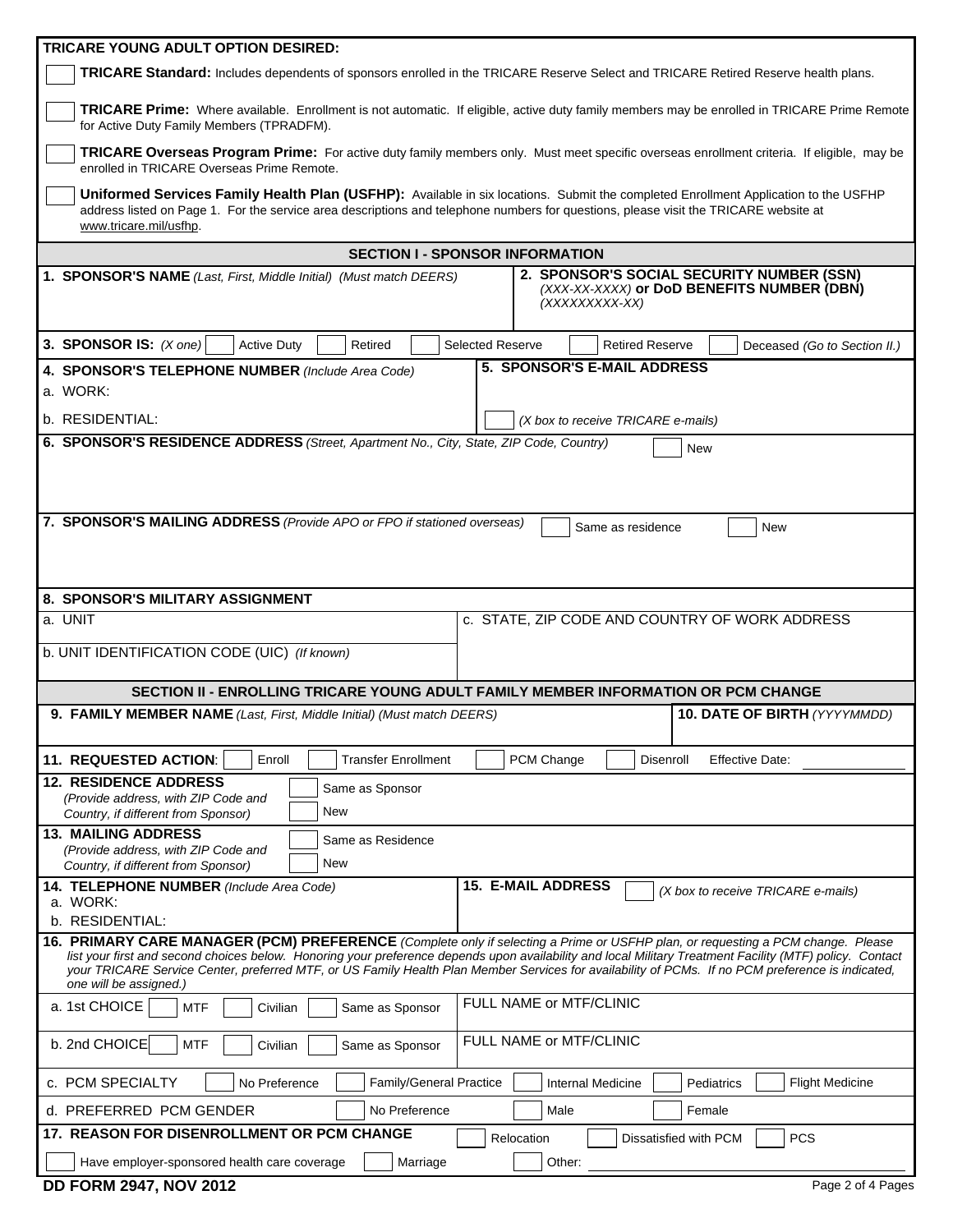| <b>SPONSOR'S SSN/DBN:</b>                                                                                                                                                                                                                                                                                                                                                                                                                                                                                                                                                                                                                                                                                                                                                                                                                                                                                                                                                                                                                                                                                                                                                                                            |                                                                                                                                                                                                                                     |  |  |  |  |
|----------------------------------------------------------------------------------------------------------------------------------------------------------------------------------------------------------------------------------------------------------------------------------------------------------------------------------------------------------------------------------------------------------------------------------------------------------------------------------------------------------------------------------------------------------------------------------------------------------------------------------------------------------------------------------------------------------------------------------------------------------------------------------------------------------------------------------------------------------------------------------------------------------------------------------------------------------------------------------------------------------------------------------------------------------------------------------------------------------------------------------------------------------------------------------------------------------------------|-------------------------------------------------------------------------------------------------------------------------------------------------------------------------------------------------------------------------------------|--|--|--|--|
|                                                                                                                                                                                                                                                                                                                                                                                                                                                                                                                                                                                                                                                                                                                                                                                                                                                                                                                                                                                                                                                                                                                                                                                                                      | <b>SECTION III - OTHER HEALTH INSURANCE</b>                                                                                                                                                                                         |  |  |  |  |
| 18. PLEASE IDENTIFY IF YOU ARE CURRENTLY COVERED BY OTHER HEALTH INSURANCE.                                                                                                                                                                                                                                                                                                                                                                                                                                                                                                                                                                                                                                                                                                                                                                                                                                                                                                                                                                                                                                                                                                                                          |                                                                                                                                                                                                                                     |  |  |  |  |
| TRICARE Supplement (no other information is needed)                                                                                                                                                                                                                                                                                                                                                                                                                                                                                                                                                                                                                                                                                                                                                                                                                                                                                                                                                                                                                                                                                                                                                                  |                                                                                                                                                                                                                                     |  |  |  |  |
| Medical Insurance: Person(s) Covered: Next State State State State State State State State State State State S                                                                                                                                                                                                                                                                                                                                                                                                                                                                                                                                                                                                                                                                                                                                                                                                                                                                                                                                                                                                                                                                                                       |                                                                                                                                                                                                                                     |  |  |  |  |
|                                                                                                                                                                                                                                                                                                                                                                                                                                                                                                                                                                                                                                                                                                                                                                                                                                                                                                                                                                                                                                                                                                                                                                                                                      | Policy Holder Name: <u>Carrier Name:</u> Carrier Name: Carrier Name: Carrier Name: Carrier Name: Carrier Name: Carrier Name: Carrier Name: Carrier Name: Carrier Name: Carrier Name: Carrier Name: Carrier Name: Carrier Name: Carr |  |  |  |  |
| Policy Number: <u>Department of the second second second</u> and the second second second second second second second second second second second second second second second second second second second second second second seco                                                                                                                                                                                                                                                                                                                                                                                                                                                                                                                                                                                                                                                                                                                                                                                                                                                                                                                                                                                  |                                                                                                                                                                                                                                     |  |  |  |  |
|                                                                                                                                                                                                                                                                                                                                                                                                                                                                                                                                                                                                                                                                                                                                                                                                                                                                                                                                                                                                                                                                                                                                                                                                                      |                                                                                                                                                                                                                                     |  |  |  |  |
|                                                                                                                                                                                                                                                                                                                                                                                                                                                                                                                                                                                                                                                                                                                                                                                                                                                                                                                                                                                                                                                                                                                                                                                                                      |                                                                                                                                                                                                                                     |  |  |  |  |
|                                                                                                                                                                                                                                                                                                                                                                                                                                                                                                                                                                                                                                                                                                                                                                                                                                                                                                                                                                                                                                                                                                                                                                                                                      |                                                                                                                                                                                                                                     |  |  |  |  |
|                                                                                                                                                                                                                                                                                                                                                                                                                                                                                                                                                                                                                                                                                                                                                                                                                                                                                                                                                                                                                                                                                                                                                                                                                      |                                                                                                                                                                                                                                     |  |  |  |  |
|                                                                                                                                                                                                                                                                                                                                                                                                                                                                                                                                                                                                                                                                                                                                                                                                                                                                                                                                                                                                                                                                                                                                                                                                                      | Policy Holder Name: Name: Name: Carrier Name: Name: Name: Name: Name: Name: Name: Name: Name: Name: Name: Name: Name: Name: Name: Name: Name: Name: Name: Name: Name: Name: Name: Name: Name: Name: Name: Name: Name: Name: Na      |  |  |  |  |
|                                                                                                                                                                                                                                                                                                                                                                                                                                                                                                                                                                                                                                                                                                                                                                                                                                                                                                                                                                                                                                                                                                                                                                                                                      |                                                                                                                                                                                                                                     |  |  |  |  |
| Prescription Insurance: Person(s) Covered:                                                                                                                                                                                                                                                                                                                                                                                                                                                                                                                                                                                                                                                                                                                                                                                                                                                                                                                                                                                                                                                                                                                                                                           | <u> 1989 - Johann Johann Stoff, deutscher Stoffen und der Stoffen und der Stoffen und der Stoffen und der Stoffen</u>                                                                                                               |  |  |  |  |
|                                                                                                                                                                                                                                                                                                                                                                                                                                                                                                                                                                                                                                                                                                                                                                                                                                                                                                                                                                                                                                                                                                                                                                                                                      | Policy Holder Name: Name: Name: Carrier Name: Name: Name: Name: Name: Name: Name: Name: Name: Name: Name: Name: Name: Name: Name: Name: Name: Name: Name: Name: Name: Name: Name: Name: Name: Name: Name: Name: Name: Name: Na      |  |  |  |  |
|                                                                                                                                                                                                                                                                                                                                                                                                                                                                                                                                                                                                                                                                                                                                                                                                                                                                                                                                                                                                                                                                                                                                                                                                                      |                                                                                                                                                                                                                                     |  |  |  |  |
|                                                                                                                                                                                                                                                                                                                                                                                                                                                                                                                                                                                                                                                                                                                                                                                                                                                                                                                                                                                                                                                                                                                                                                                                                      | SECTION IV - ACCESS WAIVER, ATTESTATIONS, AND SIGNATURE (REQUIRED)                                                                                                                                                                  |  |  |  |  |
| I understand that if I selected a Primary Care Manager (PCM) by name, team, or location (MTF or civilian), the TRICARE program will<br>enroll me with that PCM if capacity exists. If my selected or assigned PCM is greater than a 30 minute drive-time from my residence, or if<br>I reside outside the Prime Service Area, I understand that: (1) I must also waive the specialty care access standard of one hour drive-time<br>from my residence, and (2) this application constitutes my agreement to waive both the primary care access standard and specialty care<br>access standard as applicable.<br>I understand recurring monthly premium payments may be adjusted as necessary based on a desired change in TYA coverage or due to<br>changes in monthly premium amounts required by law.<br>understand that it is my responsibility to comply with all TRICARE Young Adult policies and procedures. By signing this form, I certify<br>the information provided is true, accurate, and complete. Federal funds are involved in this program and any false claims, statements,<br>comments, or concealment of a material fact may be subject to fine and/or imprisonment under applicable Federal law. |                                                                                                                                                                                                                                     |  |  |  |  |
| <b>COMPLETION IS MANDATORY - X YES OR NO FOR EACH STATEMENT</b>                                                                                                                                                                                                                                                                                                                                                                                                                                                                                                                                                                                                                                                                                                                                                                                                                                                                                                                                                                                                                                                                                                                                                      |                                                                                                                                                                                                                                     |  |  |  |  |
| I am eligible to enroll in an employer-sponsored health plan offered through my employer.<br>Yes<br>No<br>I am married.<br>Yes<br>No                                                                                                                                                                                                                                                                                                                                                                                                                                                                                                                                                                                                                                                                                                                                                                                                                                                                                                                                                                                                                                                                                 |                                                                                                                                                                                                                                     |  |  |  |  |
| 19. SIGNATURE OF YOUNG ADULT DEPENDENT APPLICANT                                                                                                                                                                                                                                                                                                                                                                                                                                                                                                                                                                                                                                                                                                                                                                                                                                                                                                                                                                                                                                                                                                                                                                     | 20. DATE SIGNED (YYYYMMDD)                                                                                                                                                                                                          |  |  |  |  |
|                                                                                                                                                                                                                                                                                                                                                                                                                                                                                                                                                                                                                                                                                                                                                                                                                                                                                                                                                                                                                                                                                                                                                                                                                      |                                                                                                                                                                                                                                     |  |  |  |  |
| <b>ENROLLMENT NOTE:</b> Initial enrollment effective date for TRICARE Standard coverage is the 1st of the month following the month the<br>application is received, or the 1st of the month requested up to 90 days in the future. Effective dates for TRICARE Prime coverage are<br>based primarily on the 20th of the month rule (applications received by the 20th of the month are effective the first day of the next month).<br>If a TYA application is received by the contractor or postmarked within 30 days after termination of previous TRICARE coverage, you can<br>request an effective coverage date immediately following termination of your previous TRICARE coverage. You should confirm enrollment<br>(and PCM assignment for Prime plans) before obtaining routine medical care by calling your contractor.<br>DISENROLLMENT NOTE: You may incur a 12 month lock-out from TRICARE Young Adult coverage for failure to pay premiums or for                                                                                                                                                                                                                                                       |                                                                                                                                                                                                                                     |  |  |  |  |
| voluntary termination not associated with gaining employer-sponsored health plan coverage. You may not be allowed to re-enroll in<br>TRICARE Young Adult for 12 months from the date of the disenrollment.                                                                                                                                                                                                                                                                                                                                                                                                                                                                                                                                                                                                                                                                                                                                                                                                                                                                                                                                                                                                           |                                                                                                                                                                                                                                     |  |  |  |  |

**PAYMENT OPTIONS**: See Section V on the next page.